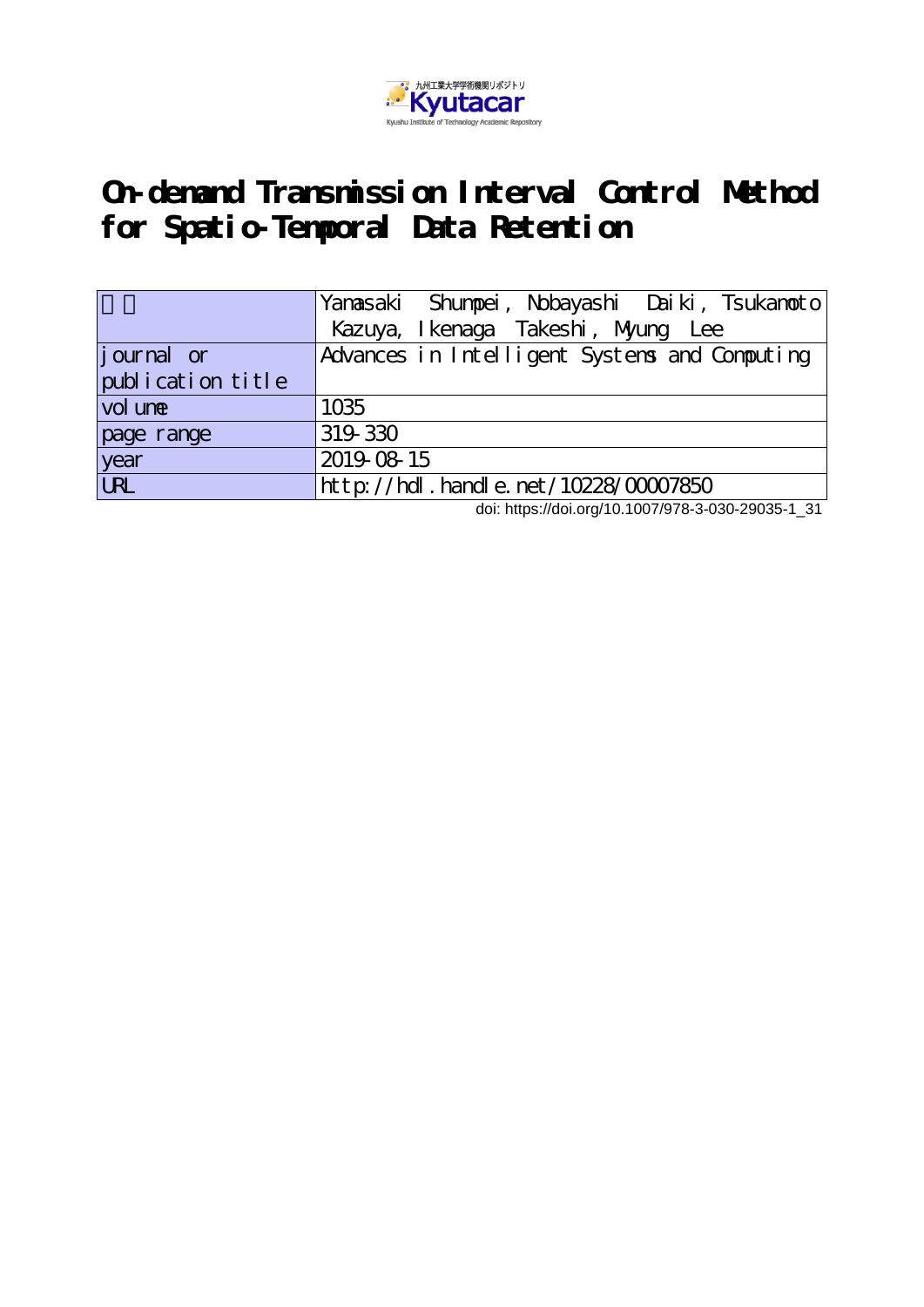# On-demand Transmission Interval Control Method for Spatio-Temporal Data Retention

Shumpei Yamasaki, Daiki Nobayashi, Kazuya Tsukamoto, Takeshi Ikenaga, Myung Lee

Abstract With the development and the spread of Internet of Things (IoT) technologies, various types of data are generated for IoT applications anywhere and anytime. We defined such data that depends heavily on generation time and location as Spatio-Temporal Data (STD). In the previous works, we have proposed the data retention system using vehicular networks to achieve the paradigm of "local production and consumption of STD." The system can provide STDs quickly for users within a specific location by retaining the STD within the area. However, the system does not consider that each STD has different requirements for the data retention. In particular, the lifetime of the STD and the diffusion time to the whole area directly influence to the performance of data retention. Therefore, we propose a dynamic control of data transmission interval for the data retention system by considering the requirements. Through the simulation evaluation, we found that our proposed method can satisfy the requirements of STD and maintain a high coverage rate in the area.

# 1 Introduction

With the development of IoT (Internet of Things) technology, numerous IoT devices and new applications are spreading. The majority of the existing works employ centralized architecture [1], and computers with high performance CPU and large storage capacity are required to process the enormous application data generated from IoT devices. Therefore, the current network infrastructure is difficult to cope with exponentially increasing data traffic.

Some data generated by IoT devices depend on location and time, such as traffic, weather, disaster, and time-limited store advertisement, and such data are referred to as Spatio-Temporal Data (STD). STDs may not be stored to a remote

1

Shumpei YAMASAKI Kyushu Institute of Technology, Japan, e-mail: p232087s@mail.kyutech.jp Daiki NOBAYASHI Kyushu Institute of Technology, Japan, e-mail: nova@ecs.kyutech.ac.jp Kazuya TSUKAMOTO Kyushu Institute of Tecnology, Japan, e-mail: tsukamoto@cse.kyutech.ac.jp Takeshi IKENAGA Kyushu Institute of Technology, Japan, e-mail: ike@ecs.kyutech.ac.jp Myung LEE CUNY, City College, USA, e-mail: mlee@ccny.cuny.edu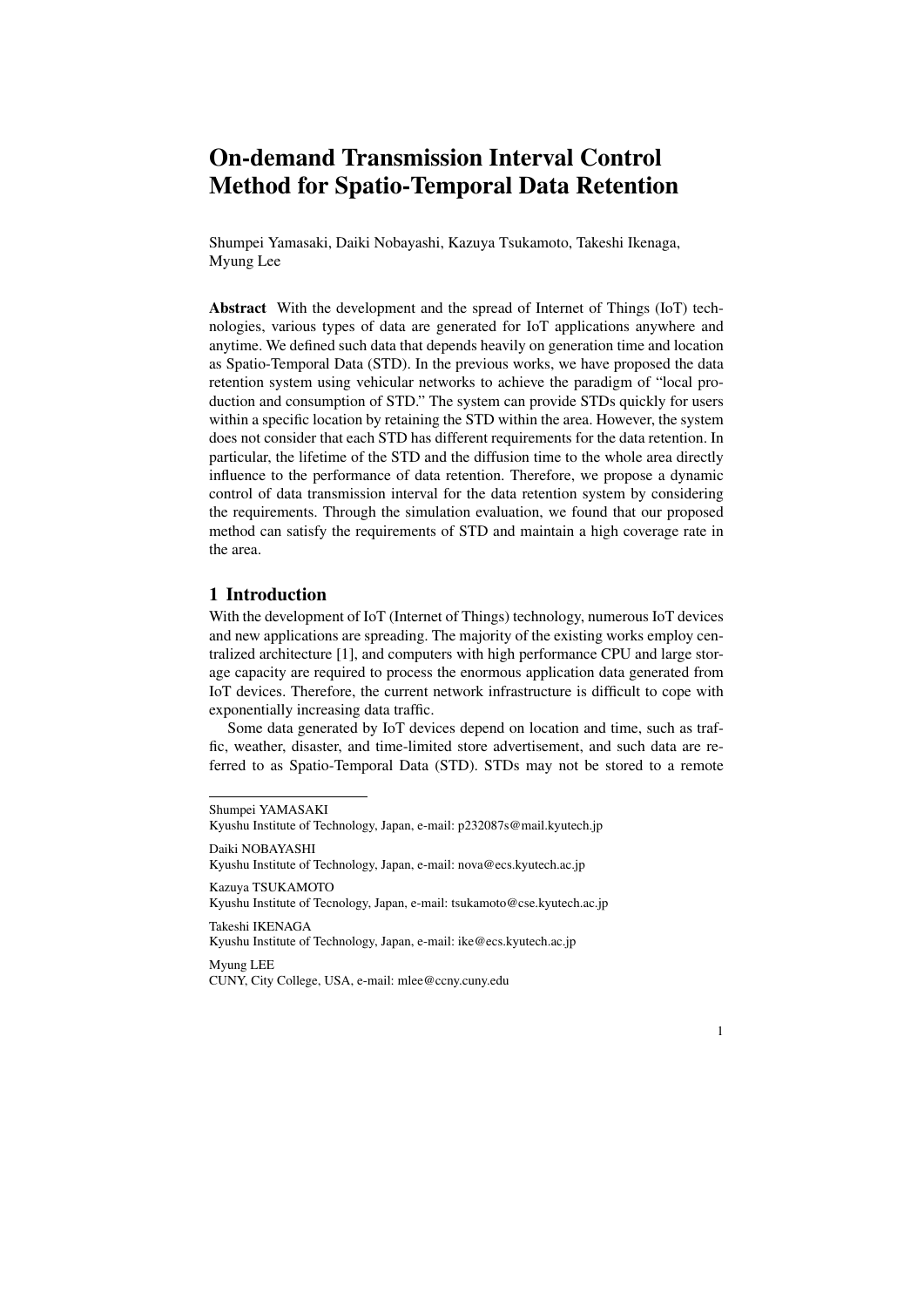server connected to the Internet, but they may be sufficient to utilize in the location. M.Beuchert, et al. [2] proposed the platform which makes easy to manage and analyze STDs for location-based applications. The paradigm of "local production and consumption of STD" can solve the problem of current network infrastructure.

H.Teshiba, et al. [3] proposed the data retention system using vehicular network to achieve the paradigm of "local production and consumption of STD" without using existing network infrastructure. This system focuses on the vehicle mobility and the possibility that vehicles are commonly equipped with a high performance CPU and radio communication I/F. Moreover, the system retains STDs within specific area and time by utilizing vehicles as relay nodes (InfoHubs) of data diffusion. It realizes the following three things.

- *•* Collecting and spreading real-time information
- *•* Improving fault tolerance by distributed information management
- *•* Offloading the existing network infrastructure

In addition, the previous works [3][4] proposed the control method of data transmission probability based on node density to avoid collision of radio communication between vehicles. This method improved the performance of the retention system. However, although each STD has different requirements in terms of its diffusion completion time and its lifetime, the previous methods did not consider these requirements at all. Thus, it could be ineffective data retention.

In this paper, we propose a new method that dynamically controls the data transmission intervals by considering the demands for diffusion completion time. Furthermore, the proposed scheme deletes the STD immediately after its lifetime expires. The effectiveness of the proposed method is evaluated by simulation experiments.

In section 2, we review related works. In section 3, we describe the STD retention system proposed in the previous work. Our proposed method is explained in section 4 and section 5 provides the effectiveness of the proposed method through simulation experiments. Finally, section 6 is our conclusion and future problems.

# 2 Related Work

F. Li, et al. [5] discussed the problem of data diffusion and sharing of vehicular network, and proposed a protocol that uses Geocast Routing based on location within a specific area and sends information from a source to all nodes (Vehicles).

Literature [4][6], Floating Content [7], Locus [8], etc. have been proposed. In literature [6], a node heading to a retention area is specified by switching navigation information of each node, and data is effectively transmitted. In the system of Floating Content and Locus, each node has a list of maintaining data, and exchanges the data list with neighboring nodes. When a node does not have the data, it sends a transmission request to the neighboring node to get the data. Since whether a node performs transmission or not is determined by the transmission probability according to the distance from the center, data acquisition decreases when the node is far from the center, and data collision may occur frequently when the node is biased to near the center.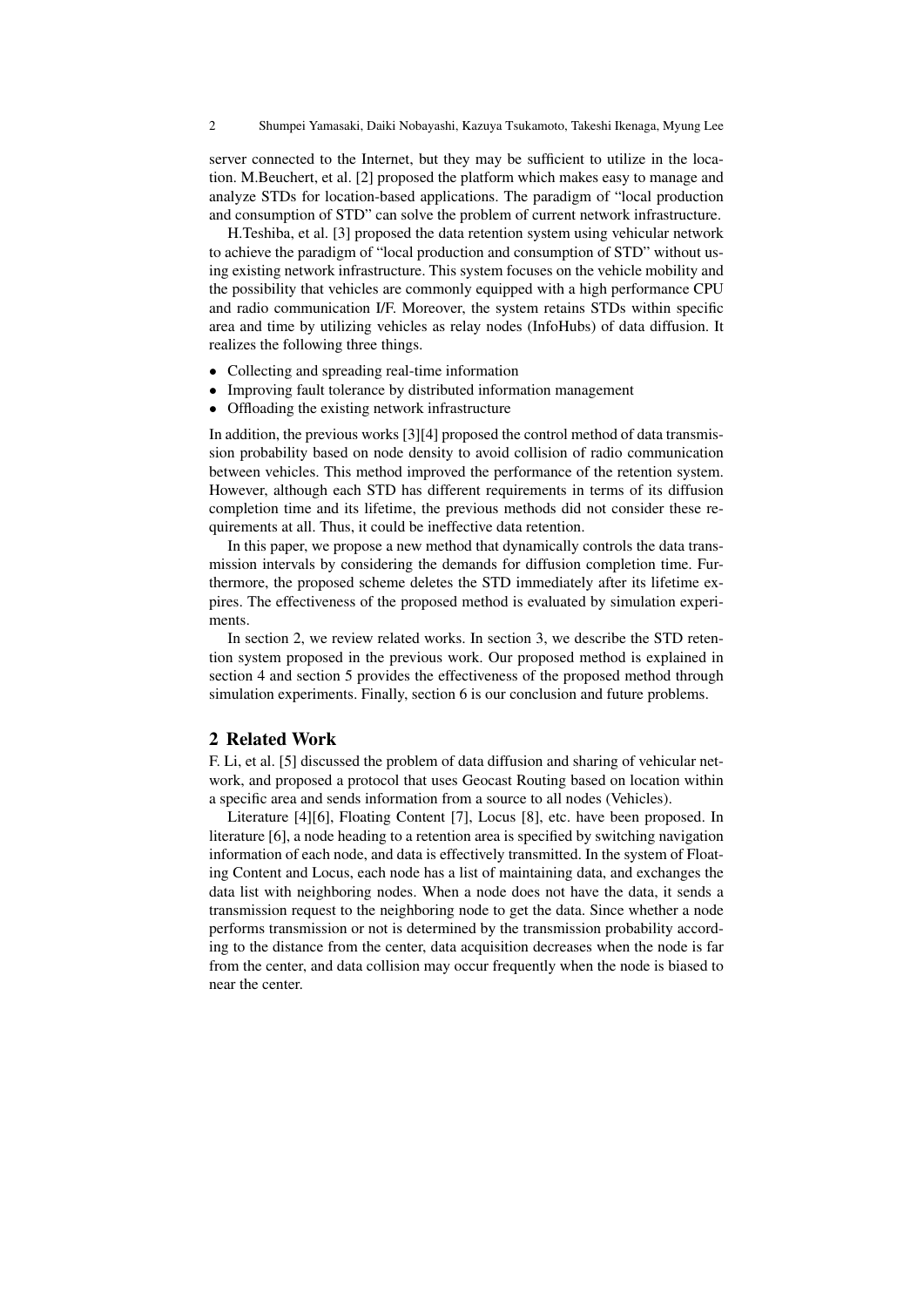On-demand Transmission Interval Control Method for Spatio-Temporal Data Retention 3

In order to solve the problem of the related work, in the literature [3], a STD retention system was constructed with the aim of periodically transmitting the data to all receivers existing in the retention area at the set transmission interval using the broadcast based on the positional information. Then, in the next section, the technique devised in the construction of the STD retention system is explained.

# 3 Spatio-Temporal Data Retention System

In this section, we first describe the assumptions, goals and requirements of the system. Then, we explain the control method of data transmission probability proposed in the previous work [4].

# *3.1 Assumptions*

The STD retention system assumes that each node obtains their position using GPS. Each node broadcasts a beacon containing its own ID at regular intervals. The nodes also broadcasts the data. We assumed that the data includes the information of the retention area (center coordinate, retention area radius *R*) and the data transmission interval *d*. Each node determines whether it is located outside or inside the retention area based on its own position information and the retention area information included in the data.

# *3.2 System Objectives and Requirements*

The goal of this system is to periodically spread and retain data to the whole retention area. Therefore, data can be automatically received when the system user enters the retention area. In addition, the system can reduce server load and improve the fault tolerance because of distributed management of STDs without using existing network infrastructure. As a requirement of the system, the *Coverage rate* is defined. It shows the probability which system users can automatically receive STDs when entering the retention area.

$$
Coverage Rate = \frac{S_{DT}}{S_{TA}}.\tag{1}
$$

*SDT* is the area where can receive data transmitted by nodes within a certain period. Also,  $S_{TA}$  is the whole retention area.

The previous work proposed a method of controlling transmission probability based on node density in order to suppress useless data transmission. Section 3.3 shows this technique.

## *3.3 A data transmission control based on node density*

In this system, the radio coverage, the distance from the center coordinates of the retention area to nodes are defined as *r* and *Distance*, respectively. The transmission target area is defined as follows.

$$
\begin{cases}\n0 < Distance \leq R + r. & \text{transmission target area} \\
otherwise. & \text{insert area}\n\end{cases}\n\tag{2}
$$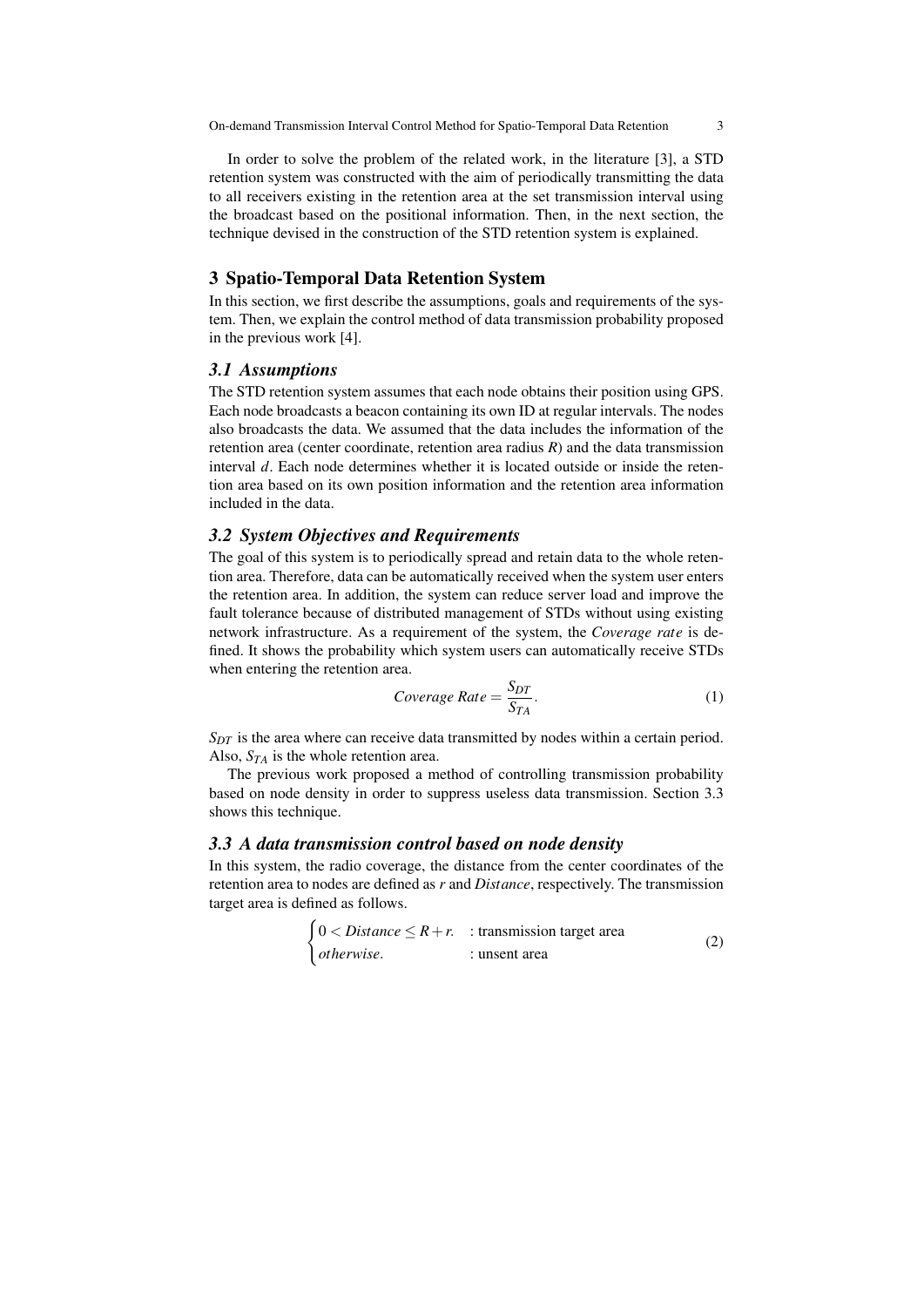

Fig. 1 Setting data transmission probability

Based on the time when data is received for the first time, data is transmitted periodically with the data transmission interval  $d$  as one cycle. At this time, data transmission is performed for some nodes which exist outside the retention area in order to improve the coverage rate. The actual transmission timing is transmitted according to the time  $s_{(i,t)}$  randomly determined by each node  $v_i$  (*i*: a unique ID given to the node) within *d*, thereby suppressing the collision of radio channels between nodes. Next, all nodes transmit beacons containing their node IDs at *b* [s] intervals. By doing so, it is possible to know the number of neighboring nodes around itself. Based on the number of neighboring nodes  $n(i, t)$  and the number of beacons received in the *t* − 1 cycle, the transmission probability is set in every *t* cycle (Fig. 1).

When the number of neighboring nodes is 3 or less, the node sets transmission probability  $p(i,t) = 1$  in order to transmit data.

When the number of neighboring nodes is 4 or more,  $p_{(i,t)}$  is calculated according to the number of neighboring nodes and the surrounding data transmission status. This is to prevent excessive data transmission and data collisions. Although literature [3] shows concrete equations to adjust the data transmission probability, we do not explain the detailed algorithm in this paper due to the lack of space.

In our work, we use this data transmission probability control based on node density to maintain the STD retention after the STD diffusion process (our focus) is completed, as in the literature [3].

# *3.4 Problems of the previous work*

The previous work set the allowable waiting time so that nodes deliver data to users. In other words, users can receive the data if they wait as long as the allowable waiting time in the retention area of the data. In the previous work, the allowable waiting time is set to data transmission interval *d* of nodes, and the operation was evaluated. However, the previous work does not assume the concrete constraint of the allowable waiting time, and does not mention how to set the data transmission interval.

Some STDs with strict constraints, such as a short lifetime and diffusion completion time, will be retained as well as other STDs with loose constraints (e.g.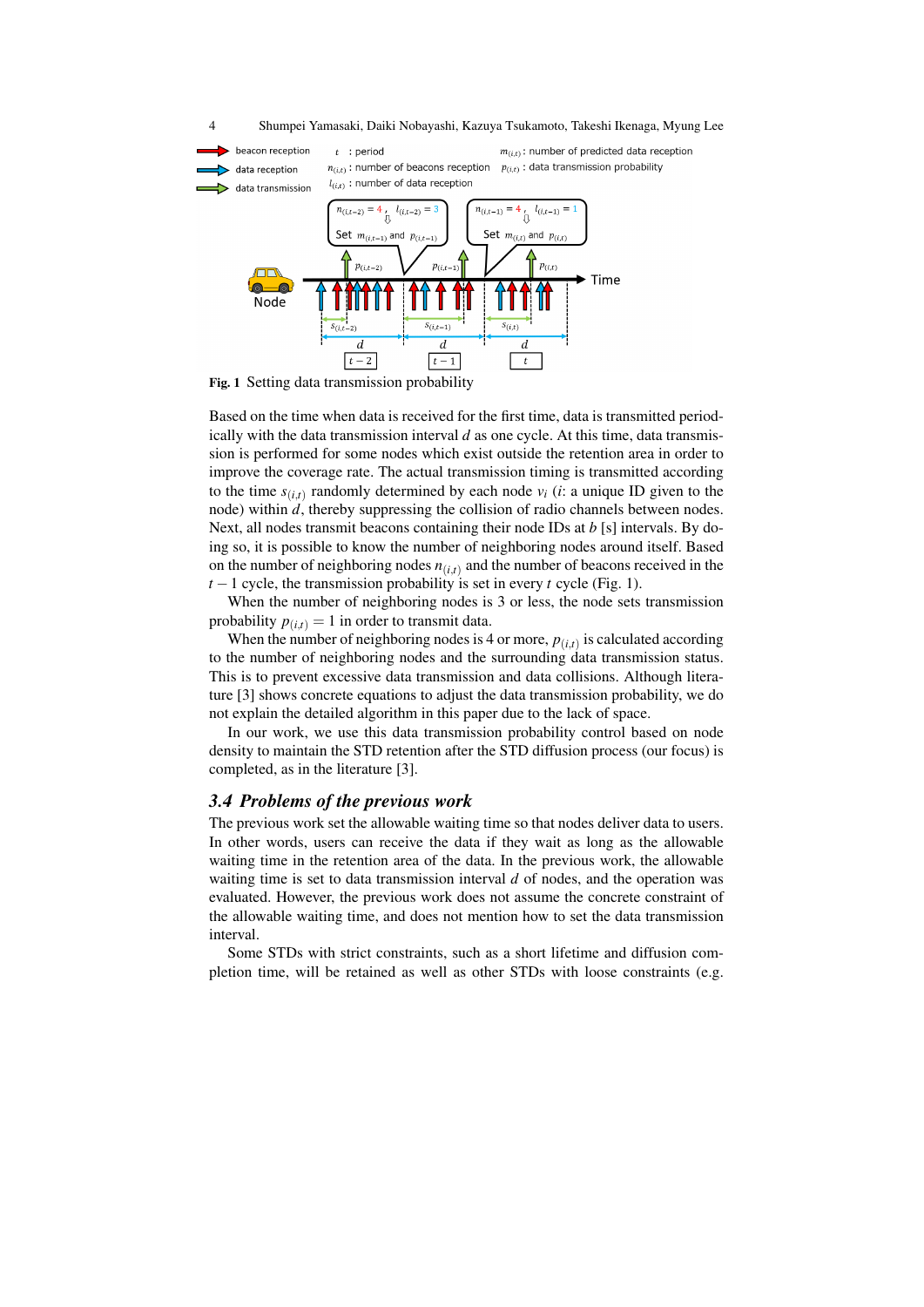

Fig. 2 Data transmission interval during the retention time



Fig. 3 Random Time Selection( $n = 8$ )

weather or advertising information). For example, they are radio resource information including available frequency bands, channel interference information, and so on. If the transmission interval of STD is longer than its lifetime, the STD cannot be completely diffused within the area until the expiration of the lifetime (i.e., ineffective retention), and a user cannot get STDs. Therefore, these STDs need to set the transmission interval *d* as  $0 < d <$  (*lifetime of STDs*).

When handling the STD retention with severe time-constraint, we need to consider the diffusion completion time-aware data transmission. So, we will propose a method of controlling the data transmission interval in order to satisfy the requirement of diffusion completion time, in the next section.

## 4 Proposed Method

We propose an on-demand transmission interval control method based on short lifetime and diffusion completion time of STD.

# *4.1 Decision policy of data transmission interval*

First, we define the data lifetime as *retention time TR*. We also define the target allowable waiting time for the diffusion completion time as *Tc*100. Since the requirements for  $T_{c100}$  differ depending on the content, the possible range of  $T_{c100}$  could be  $0 < T_{c100} \leq T_R$ . We assume when  $T_R$  of a STD is short, some users cannot obtain the STD due to the expiration of  $T_R$  if  $T_{c100}$  is set to a large value but less than  $T_R$ . For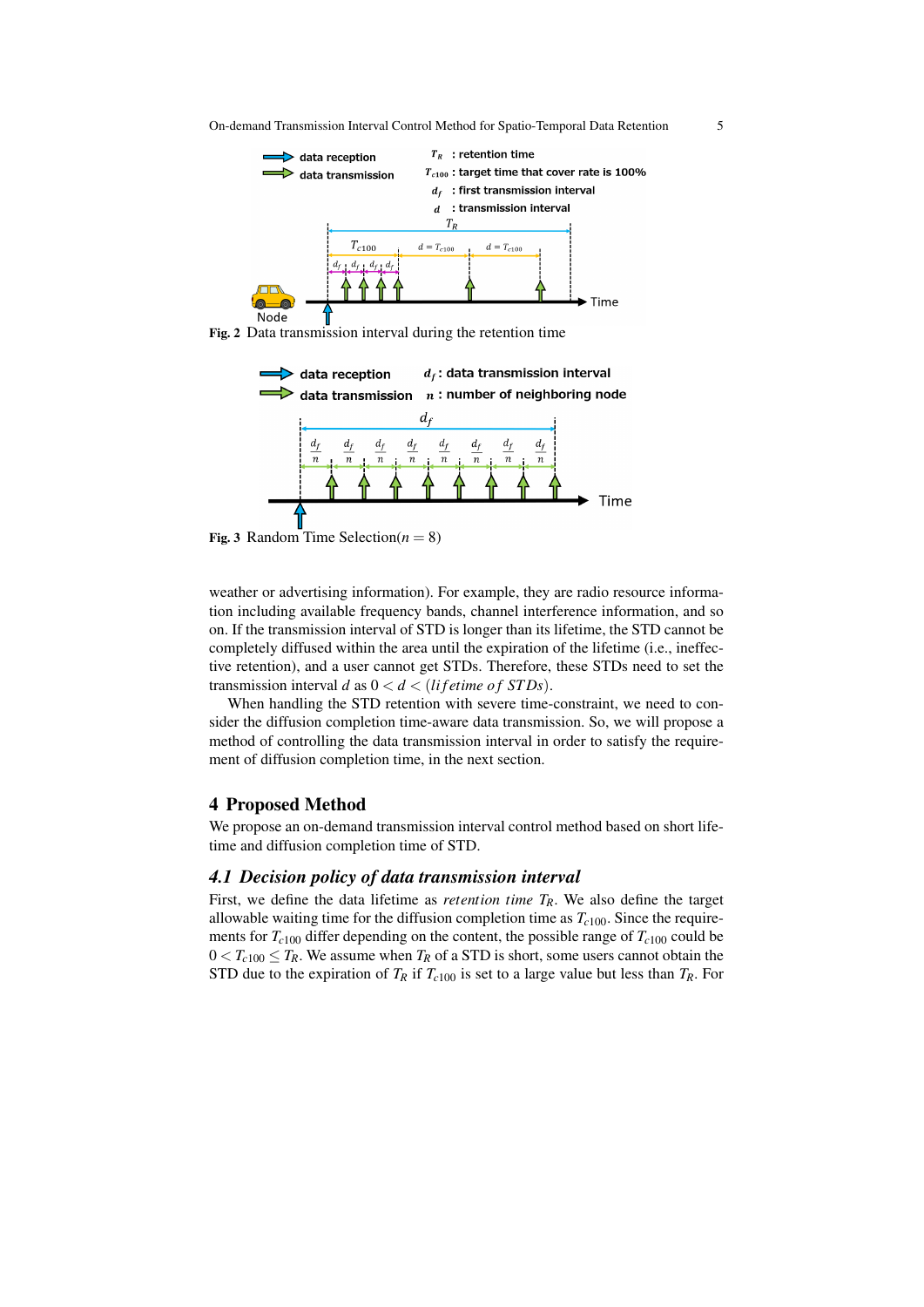example, when the available frequency band changes every moment  $(T_R$  is short),  $T<sub>c100</sub>$  is need to set to a small value. To solve this problem, we also need to consider the number of neighboring nodes and the size of the retention area for the decision of initial data transmission for the first  $T<sub>c100</sub>$  seconds. If the number of neighboring nodes are small and the retention area is large, the time required to complete the data diffusion tends to be large.

In this paper, we define the initial data transmission interval as  $d_f$  ( $d = T_{c100}$ ) and propose a decision method (Fig. 2). After  $T_{c100}$  seconds is over, each node sets the transmission interval to  $d = T_{c100}$  in order to reduce the unnecessary data transmissions.

## *4.2 Dynamic decision of initial data transmission interval*

#### 4.2.1 Consideration for random waiting time and Hop Count

Assuming that the number of neighboring nodes is *n*, the number of received data for *d* is *n*. Then, each of nodes first checks the transmission interval *d* included in the received data, and randomly decides the transmission timing  $s(0 < s \le d)$  [s]. Since the average of the random time *s* is 0*.*5*d*, we assume that each of *n* nodes re-broadcasts STDs at every intervals of  $s = \frac{d_f}{d_f}$  $\frac{df}{n}$  after receiving the STD (Fig. 3). Furthermore, we define the minimum number of nodes transmitting STD in order to diffuse STD in all direction as γ. In other words, nodes in all direction can receive STD after  $\frac{d_f}{n} * \gamma$  seconds. Therefore, the number of possible hops until the expiration of the target time  $T_{c100}$  [s] can be expressed by the following equation.

$$
\frac{T_{c100}}{\frac{d_f}{n} * \gamma} = \frac{nT_{c100}}{\gamma d_f}.
$$
\n(3)

If  $x$  [m] is the extended distance of the radius of the data retention area by one data transmission, we need to set the initial transmission interval  $d_f$  by following Eq. (4), while satisfying STD diffusion within the data retention area (Eq. (3)).

$$
x \times \frac{nT_{c100}}{\gamma d_f} = R
$$
  

$$
d_f = \frac{n}{\gamma} T_{c100} \times \frac{x}{R}.
$$
 (4)

#### 4.2.2 Consideration for expansion of retention area

In this work, we assume that nodes are uniformly located in the retention area. One hop distance *x* changes according to location of nodes, so we consider the following three cases.

- 1. O case: In the case of Optimistic
- 2. E case: In the case of Expected value
- 3. P case: In the case of Pessimistic

First,  $(1)$  O case is a state in which a node exists on the edge of the radio coverage *r* of some node (Fig. 4). In the case of this node arrangement, since the data is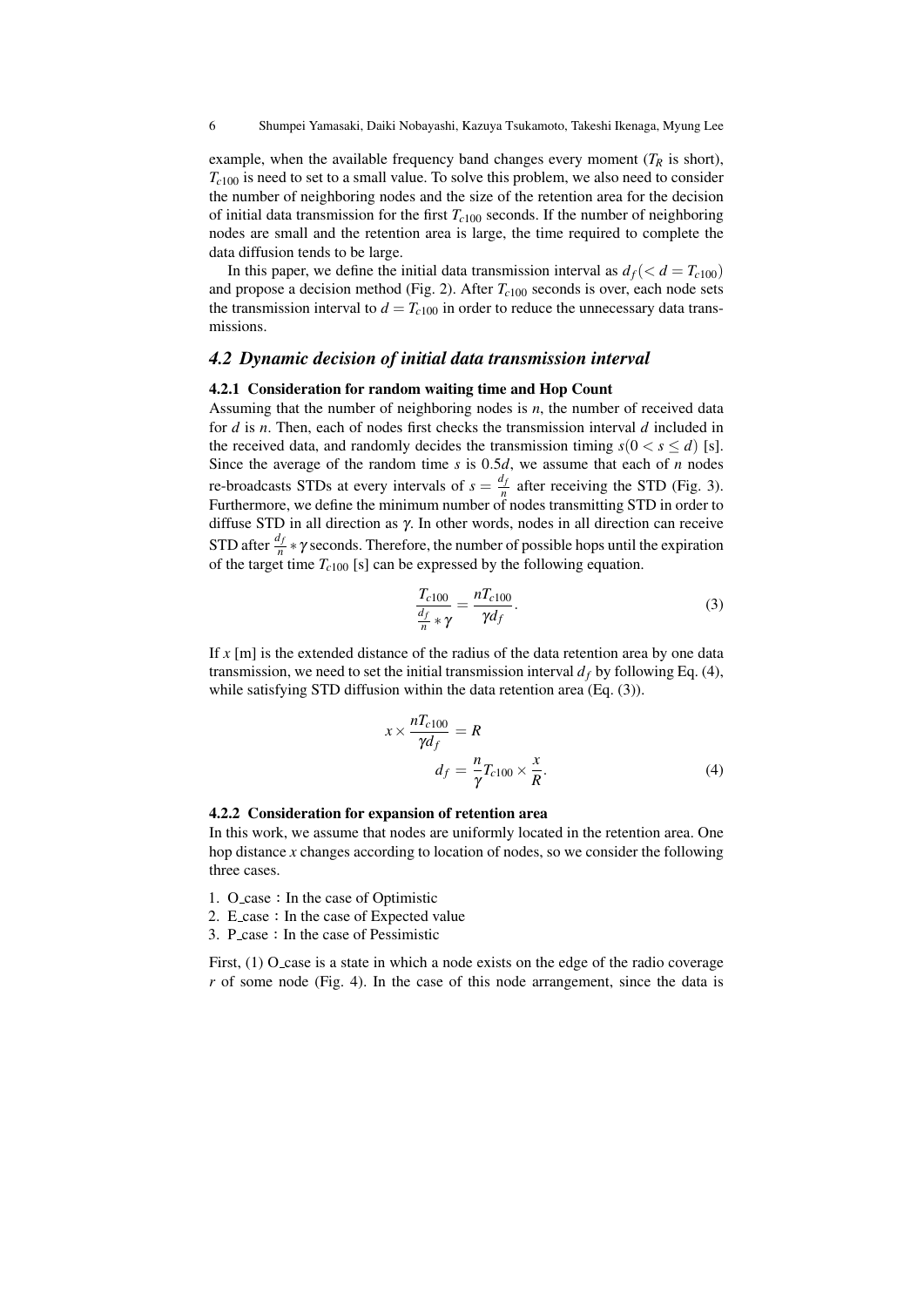

Fig. 4 Node placement for O case Fig. 5 Node placement for P case

always spread with the radius of *r* by one data transmission. As a result, the required number of hops that can cover the retention area becomes the minimum value. Next, (2) E case shows that nodes exist uniformly in the radio coverage *r*. In this case, the expected distance *x* becomes  $\frac{1}{\sqrt{2}}$  $\frac{\pi}{2}$ r. Finally, (3) P case is defined as the distance  $\frac{r}{2}$ , which is smaller than the expected value (Fig. 5). In this case, the required number of hops becomes twice compared with that of the optimistic case.

The following initial transmission intervals  $d_f s$  ( $d_{f,o}$  (O\_case),  $d_{f,e}$  (E\_case), and  $d_{f,p}$  (P case)) are determined by following Eq. (5) to satisfy 100% coverage within *Tc*<sup>100</sup> seconds.

$$
\begin{cases}\nd_{f,o} = \frac{n}{\gamma} T_{c100} \times \frac{r}{R} & (x = r) \\
d_{f,e} = \frac{1}{\sqrt{2}} \frac{n}{\gamma} T_{c100} \times \frac{r}{R} & (x = \frac{1}{\sqrt{2}}r) \\
d_{f,p} = \frac{1}{2} \frac{n}{\gamma} T_{c100} \times \frac{r}{R} & (x = \frac{1}{2}r)\n\end{cases}\n\tag{5}
$$

#### 4.2.3 STD elimination procedure

If the STD retention is maintained after the expiration of its lifetime  $T_R$ , the STD wastes the wireless and storage resources. To solve this problem, in our proposed method, each node checks the start of data transmission  $(T_s)$  and the lifetime  $(T_R)$ included in the received STD. Then, if  $T_n - T_s > T_R$  where  $T_n$  shows a present time, the data is discarded, thereby preventing unnecessary data distribution.

#### 5 Simulation Evaluation

In this section, we evaluate the effectiveness of our proposed method by network simulation. We first show simulation models in section 5.1, and present the simulation result and discussion in section 5.2. Note that the comparative method is referred to as the pre method.

#### *5.1 Simulation Models*

We evaluate the proposed method using the network simulator OMNeT++, the traffic simulator SUMO, and Veins implemented in IEEE 802.11p. Figure 6 shows the simulation model. Nodes exist uniformly regardless of location. The lane interval *i<sup>l</sup>* is 200 m, the vehicle interval  $i<sub>v</sub>$  is 100 m or 200 m ( $n = 16$  or  $n = 8$ ) and the speed of nodes is 40 km/h. Vehicles appear intermittently and are set to maintain any ve-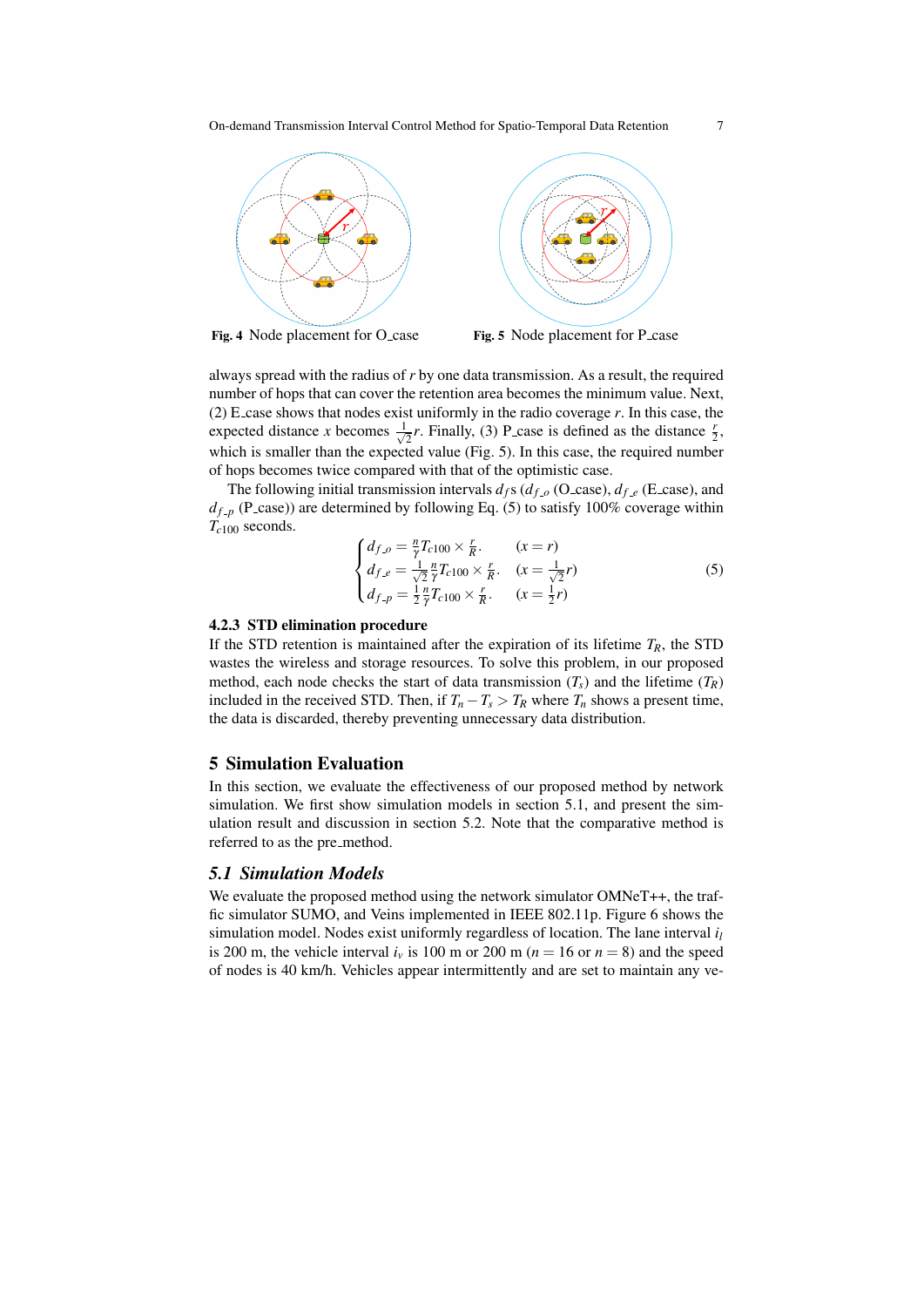



Fig. 6 Simulation model

Table 1 Initial transmission interval by number of neighboring node *df*[s]

|          | O case | E case | P case | pre_method |
|----------|--------|--------|--------|------------|
| $n=8$    | 1.000  | 0.7071 | 0.5000 | 5.000      |
| $n = 16$ | 2.000  | 1.4142 | 1.000  | 5.000      |

hicle density, and the traveling direction of the nodes alternates between right and left. Moreover, we set the radio range *r* to 300 m. A beacon transmission interval was set to 1 s, a coefficient for moving average  $\alpha = 0.5$ , the target number of data transmissions in the *t*-th cycle  $\gamma$  is 4. Furthermore, retention radius *R* of all data, a retention time  $T_R$ , and  $T_{c100}$  is set to 600 m, 4 s, 1 s, respectively. In this simulation, the nodes transmit 10 data at 0.5 second intervals and they retain the data within the retention area. 10 data are sequentially transmitted from the transmission node at 5.5 second intervals, and are accumulated. The packet size of data is 300 bytes.

In this case, the number of neighboring nodes is set to  $n \geq 8$ , and we set the initial transmission intervals of  $d_{f,o}$ ,  $d_{f,e}$ , and  $d_{f,p}$  according to Table 1. As in literature [3], we set the transmission interval *d* of pre method to 5 s. We evaluate our proposed method from the viewpoint of coverage rate (Eq. (1)) and the average number of transmissions from 0 to *Tc*100.

#### *5.2 Simulation results and discussions*

Figures 7 and 8 show that the coverage rate is varied with the time series when the number of neighboring nodes is set to 8 and 16, respectively. From these results, the pre method tends to increase the coverage rate as the number of neighboring nodes increases, but the coverage rate of pre-method at  $n = 8$  and  $n = 16$  becomes 46.87% and 61.73% at the *Tc*100, respectively. This is because the transmission interval *d* is set to 5 s ( $d = 5$  is longer than  $T_{c100}$ ). Thus, the initial transmission interval  $d_f$ should be set at  $0 < d_f < T_{c100}$ . The coverage rate of pre\_method approaches up to 100% at the time of 5 seconds. However, since the retention time of the STD  $(T_R)$  is 4 s, it can be said that data transmission after  $T_R$  is out of demand.

On the other hand, the expected values of  $d_{f,o}$ ,  $d_{f,e}$  and  $d_{f,p}$  show high coverage rate at  $T_{c100}$ . However, for O<sub>-case</sub>, the coverage rate decreases to  $94.34\%$ when n=16 although the coverage rate is 99.78% when n=8. Because the expected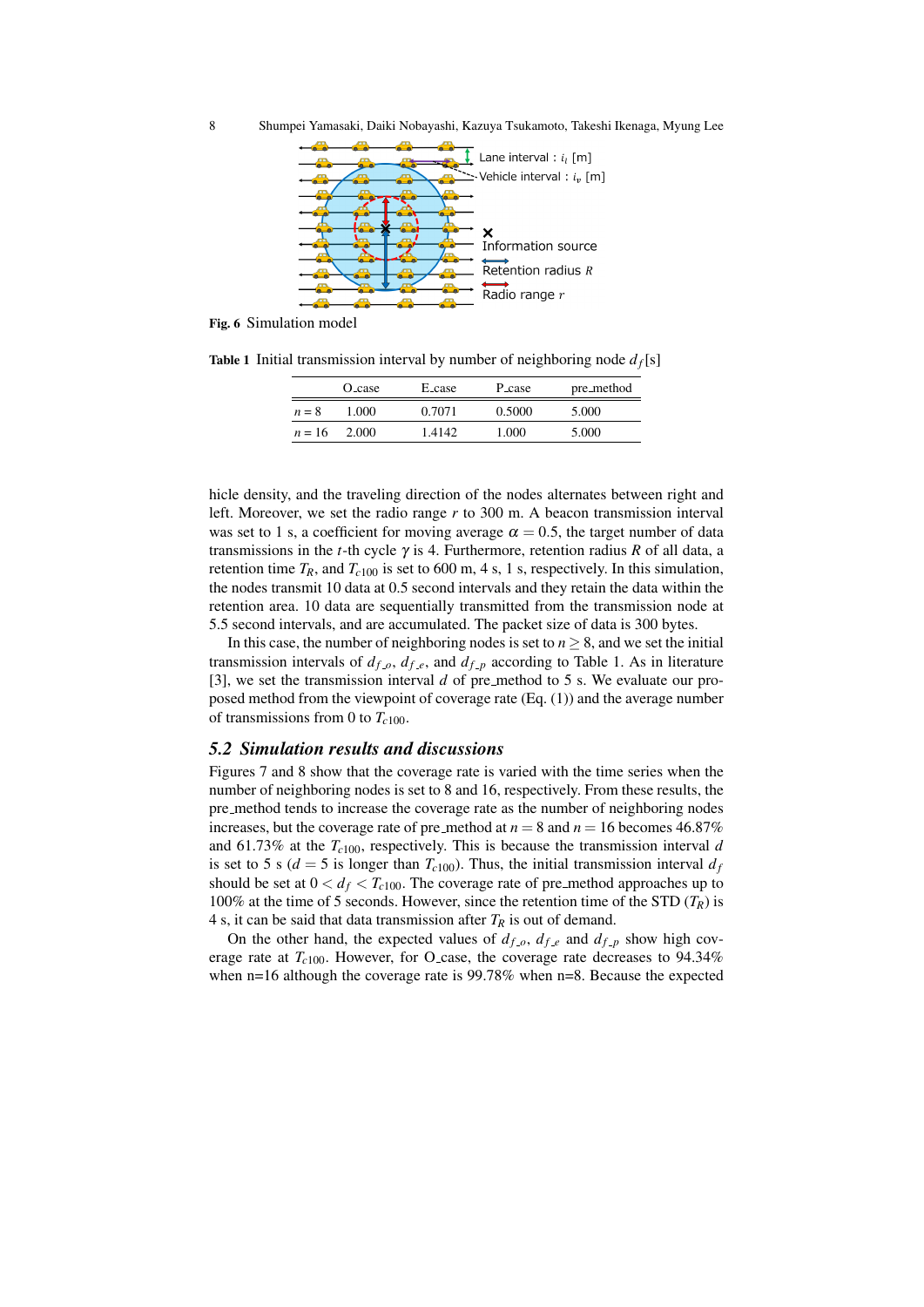



Fig. 9 Average number of data trans-Fig. 9 Average number of data trans-<br>Fig. 10 Time variation of data transmission missions by method

value of distance from the center of retention area to first gamma nodes transmitting data approaches *√* 1  $\frac{1}{2}r$  (E\_case) as the number of neighboring nodes increases. In other words, the data transmission interval to satisfy the requirement of  $T_{c100}$  becomes shorter than O case  $(d_{f,o})$  assumed that first  $\gamma$  nodes exist on r [m] from the center of retention area. Next, the coverage rate at  $d_{f,e}$  was maximum 100% and minimum 99.75%, and the coverage rate at  $d_{f,p}$  was maximum 100% and minimum 99.99%. This indicates that the coverage rate achieved over 99% regardless of the number of neighboring nodes. It can be seen that the coverage increases as the initial transmission interval decreases. In other words, it indicates that the trend is  $d_{f,o} > d_{f,e} > d_{f,p}.$ 

Figure 9 shows the average number of data transmissions within  $T_{c100}$ . In the proposed method, the average number of data transmissions is that O case is minimum and P case is maximum. Since a large number of data transmissions may cause data collisions, it is better that the number of data transmissions is small. Although O case is the smallest number of data transmission (Fig. 9), the coverage rate is not always more than 99% at  $T_{c100}$ . O case may not be able to satisfy the request because the initial transmission interval is long, especially when the number of neighboring nodes is large. E\_case and P\_case can always satisfy the coverage of 99% or more at  $T_{c100}$ . In terms of the number of data transmission, E case is 35.41% less than